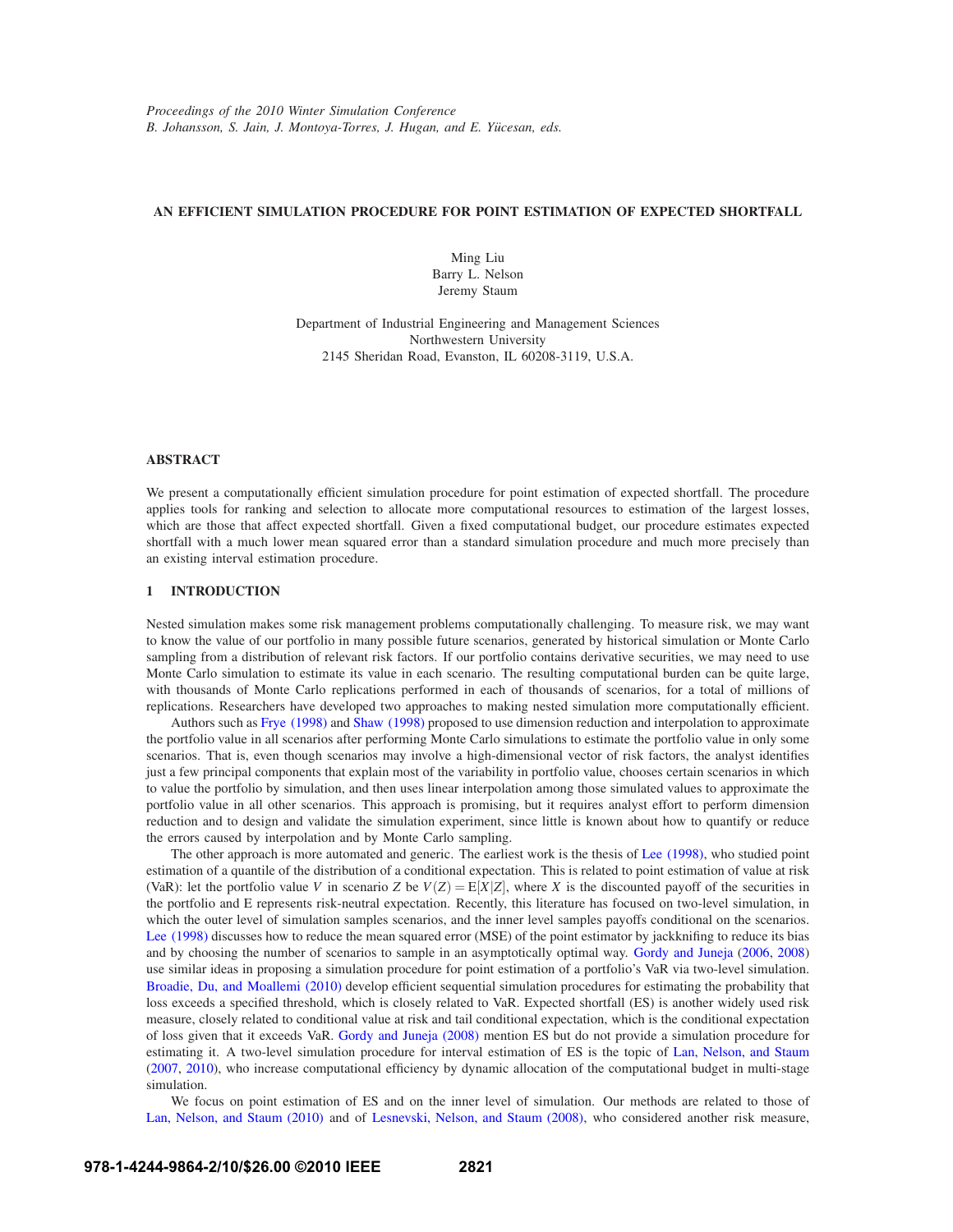but we apply them differently because our goal is efficient point estimation. To get an estimator with low MSE, we create a heuristic simulation procedure. Although we present some justifications for our heuristics based on the assumption that the simulated data is normally distributed, we do not prove anything about the performance of the procedure. We merely craft and explain a simulation procedure, then use experiments with normal and non-normal data to show that it performs well. More details of our procedure can be found in Liu, Nelson, and Staum (2008) and Liu (2010). Our procedure can attain a sufficiently low MSE even when the computational budget is so small that other methods for estimating ES yield answers that are not accurate enough to be useful. We compare our method to a standard two-level simulation of ES without any efficiency techniques, and to the confidence interval procedure of Lan, Nelson, and Staum (2010). We report experimental results in which our procedure delivers root mean squared error (RMSE) between 1% and 10% of the true ES while the RMSE of a standard two-level simulation and the confidence interval width of Lan, Nelson, and Staum (2010) are about the same magnitude as ES, indicating that those procedures' answers are not useful.

## **2 EXPECTED SHORTFALL**

Let *V* be a random variable denoting the value of a portfolio at a future time *T*. Its cumulative distribution function is denoted by  $F_V$ . A risk measure, such as VaR or ES, is a functional  $T(F_V)$  of this distribution. The expected shortfall at level  $1-p$  is defined as

$$
ES_{1-p} = -\frac{1}{p} \left( E[V1_{\{V \le v_p\}}] + v_p(p - Pr[V \le v_p]) \right)
$$
\n(1)

where  $v_p$  is the *p*-quantile of  $F_V$ ;  $-v_p$  is VaR at the 1− *p* level. In our analysis, we will assume that  $F_V$  is continuous at  $v_p$ , so that the second term on the right side of Equation (1) vanishes, but our procedure works even if this is not so.

Let us suppose we have *k* scenarios describing the state of the financial markets at time *T*. Each scenario specifies the levels of a vector *Z* of risk factors that determine the portfolio's value *V*. Examples of risk factors are underlying asset prices, volatilities, or interest rates. Define  $V_i = E[X|Z = Z_i]$ , the value of the portfolio in scenario *i*, expressed as a conditional risk-neutral expectation of the total discounted payoff *X* of the securities in the portfolio. To simplify notation, we let  $X_i$  represent a random variable whose distribution is the conditional distribution of *X* given  $Z = Z_i$ , so that  $V_i = E[X_i]$ , and we refer to  $X_i$  as a "payoff." The expectation is estimated by Monte Carlo simulation.

Let  $\pi_V$  be a permutation of  $\{1, 2, ..., k\}$  such that  $V_{\pi_V(1)} \leq V_{\pi_V(2)} \leq ... \leq V_{\pi_V(k)}$ , that is, scenario  $\pi_V(i)$  is the one in which the portfolio value is the *i*th lowest. Also define  $\gamma$  to be the set of the  $\lceil kp \rceil$  portfolios with the smallest values, i.e.,  $\gamma = {\pi_V(1), \pi_V(2), \dots, \pi_V(\lceil k_p \rceil)}$ . We use the terms "tail" and "non-tail" to refer to  $\gamma$  and  $\{1,2,\dots,k\} \setminus \gamma$ , respectively. Then ES at level  $1-p$  of the empirical distribution of  $V_1, V_2, \ldots, V_k$  is

$$
\text{ES}_{1-p} = \sum_{i=1}^{\lceil kp \rceil} w_i V_{\pi_V(i)} \text{ where } w_i = \begin{cases} -1/kp, & \text{for } i = 1, \dots, \lfloor kp \rfloor, \\ -1 + \lfloor kp \rfloor / kp, & \text{for } i = \lfloor kp \rfloor + 1. \end{cases} \tag{2}
$$

The efficient procedure we propose focuses on estimating ES as specified by Equation (2) when the scenarios are given. The scenarios could be generated by historical data or sampled from a distribution  $F_V$ . If we sample them, this represents the outer level of a two-level simulation procedure. We focuse on inner-level simulation, estimating the value of the portfolio in each scenario by simulating payoffs. We will give examples of historical simulation and two-level simulation in §5.

### **3 THE STANDARD PROCEDURE**

In this section, we present the simplest possible simulation procedure for estimating ES as specified by Equation (2). There is a fixed computational budget expressed as a total number *C* of payoffs that can be simulated. The standard procedure divides the budget equally among the *k* scenarios and then treats the resulting sample average payoffs as though they were the true values of the scenarios. The procedure is:

- 1. Simulate payoffs  $X_{ih}$  for  $i = 1, 2, ..., k$ ,  $h = 1, 2, ..., \lfloor C/k \rfloor$ . Calculate sample averages  $\bar{X}_1, \bar{X}_2, ..., \bar{X}_k$ .
- 2. Select the  $\lceil kp \rceil$  smallest sample averages  $\bar{X}_{(1)}, \bar{X}_{(2)}, \ldots, \bar{X}_{(\lceil kp \rceil)}$ , where the subscript (*i*) denotes the scenario with the *i*th smallest sample average.
- 3. The standard estimator of ES is  $\sum_{i=1}^{[kp]} w_i \bar{X}_{(i)}$ .

There are two main reasons that this standard procedure does not work well when the budget *C* is small. First, from the standard estimator, we see that only  $\lfloor kp \rfloor$  sample averages actually appear in the estimator, which means that only about *pC* payoffs appear. The other  $(1-p)C$  payoffs are used solely to eliminate  $k-[kp]$  scenarios. This way of selecting  $\lceil kp \rceil$  scenarios to use in the estimator is inefficient. The second reason is that for all  $i = 1, 2, \ldots, \lceil kp \rceil$ ,  $\bar{X}_{(i)}$  is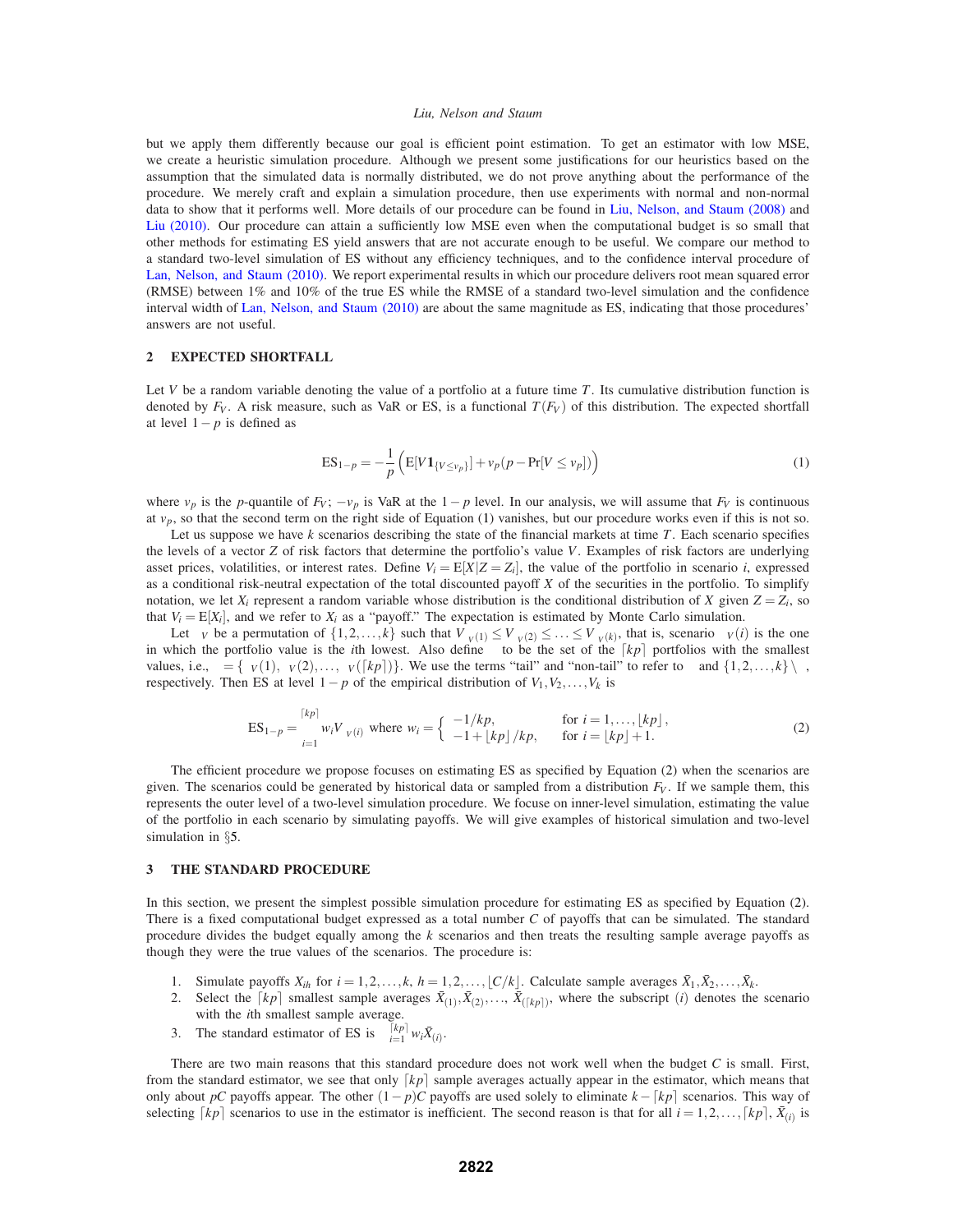a biased estimator of  $V_{\pi_V(i)}$ , due to selection bias. Selection bias is defined as  $E[\bar{X}_i | i \in \hat{\gamma}] - E[\bar{X}_i]$ , where  $\hat{\gamma}$  is the set of scenarios corresponding to the  $\lceil kp \rceil$  smallest sample averages. When the budget *C* is small, the standard estimator can be badly biased.

# **4 AN EFFICIENT PROCEDURE**

In this section we propose an efficient simulation procedure to estimate expected shortfall. This procedure overcomes the two disadvantages of the standard procedure mentioned above and can give an accurate point estimator of ES when the budget is small.

To avoid spending too much of the budget on scenarios which can be easily excluded from the tail, we follow Lan, Nelson, and Staum (2010) and Lesnevski, Nelson, and Staum (2008) in using screening. Screening is a method, based on the *t*-test, that eliminates ("screens out") some scenarios to concentrate computational resources on the scenarios that are most likely to be in the tail γ. We combine the goal of screening in Lan, Nelson, and Staum (2010), to screen out all non-tail scenarios, with the highly efficient screening tactics of Lesnevski, Nelson, and Staum (2008), that use multiple stages of screening that terminate when a stopping rule judges that screening is no longer a good use of computational resources. That is, at each stage of the simulation procedure, we simulate more payoffs conditional on all surviving scenarios (the scenarios that we have not screened out yet) and screen out more scenarios that now seem unlikely to be in the tail. Thus, we overcome the first disadvantage of the standard procedure by allocating fewer payoffs to the non-tail scenarios.

We overcome the second disadvantage by avoiding selection bias altogether with a technique called "restarting" (Boesel, Nelson, and Kim 2003): we throw out all the payoffs used in screening. After screening, we select a set  $\hat{\gamma}$  of scenarios which we believe belong to the tail, and allocate the remaining computational budget to scenarios in  $\hat{\gamma}$ . We use only the sample averages of these new payoffs in our ES estimator. Those sample averages were not used in the decision about whether or not to include a scenario in  $\hat{\gamma}$ , which makes  $E[\bar{X}_i | i \in \hat{\gamma}] = E[\bar{X}_i]$ , and then they have no selection bias. This restarting technique is also used in Lan, Nelson, and Staum (2010) and Lesnevski, Nelson, and Staum (2008). The only source of bias in our procedure comes from the possibility that we may choose  $\hat{\gamma}$  incorrectly, i.e., unequal to the true tail  $γ$ .

An important difference between our screening procedure and those of Lan, Nelson, and Staum (2010) and Lesnevski, Nelson, and Staum (2008) is that we dynamically select the error level of the *t*-tests at each stage. Because of their goal of providing a confidence interval with a minimum guaranteed coverage probability, Lan, Nelson, and Staum (2010) and Lesnevski, Nelson, and Staum (2008) were restricted to using a pre-specified, very low error level for the *t*-tests. Our procedure tends to choose higher error levels, thus screening more aggressively and concentrating more of the computational budget on the scenarios whose sample averages are used in the ES estimator.

# **4.1 OUTLINE OF THE PROCEDURE**

We outline our procedure in this section, and elaborate on some steps in subsequent sections. For clarity, we split the procedure into two phases, Phase I and Phase II. Phase I includes multi-stage screening and selection of <sup>γ</sup>ˆ. Phase II allocates the remaining computational budget to the selected scenarios, simulates more payoffs, and computes the ES estimator. Because Phase I contains multiple stages, we use  $j = 0, 1, 2, \ldots$  to index the stages.

The user specifies the computational budget  $C$ , the sample size  $n_0$  of the first stage, and the rate  $R$  at which the cumulative sample size grows from one stage to the next. The computational budget can be chosen based on the time available for the simulation experiment or on experience with the budget required to attain the desired precision. An experiment in §5.2 illustrates that it is not difficult to choose good values of  $n_0$  and  $R$ , and leads to the recommendation of  $n_0 = 30$  and  $R = 1.2$  for most simulation problems.

Define  $I_i$  to be the set of scenarios that survive to the beginning of stage  $j$  and  $N_j$  to be the cumulative number of payoffs simulated for each scenario in *I<sub>j</sub>* after stage *j*, so  $N_0 = n_0$ . Given the sample size growth factor *R*,  $N_j = N_{j-1}R$ for  $j \ge 1$ . Let  $\bar{X}_i(j)$  be the sample average of scenario *i* after stage *j*, i.e.,  $\bar{X}_i(j) = N_j^{-1} \sum_{h=1}^{N_j} X_{ih}$ . Let  $\pi_j(\cdot)$  be a mapping of  $\{1,2,\ldots,|I_j|\}$  to  $I_j$  such that  $\bar{X}_{\pi_j(1)}(j) \leq \bar{X}_{\pi_j(2)}(j) \leq \cdots \leq \bar{X}_{\pi_j(|I_j|)}(j)$ . That is, for any  $i=1,2,\ldots,|I_j|$ ,  $\pi_j(i)$  is the scenario with the sample average that is *i*th smallest after stage *j* among the scenarios in  $I_j$ . Let  $C_j$  be the remaining budget at the beginning of stage *j*, and let *J* be the index of the last screening stage in Phase I, as determined by the stopping rule. Let  $\alpha_j$  be the error level of each *t*-test at stage *j*, which we refer to as the error level for screening at stage *j*. An outline of our procedure follows; for the full details, see Liu (2010).

**Initialization.** Set  $N_0 \leftarrow n_0$ ,  $I_0 \leftarrow \{1, 2, \ldots, k\}$ ,  $C_0 \leftarrow C$ , and  $j \leftarrow 0$ . **Phase I.**

> 1. If  $j > 0$ , set  $n_j$  ←  $N_j - N_{j-1}$ . Simulate  $n_j$  payoffs for each scenario in  $I_j$  using common random numbers (CRN; see Law and Kelton (2000)) to sharpen screening in Step 3. Calculate the remaining budget  $C_{j+1} \leftarrow C_j - |I_j| n_j.$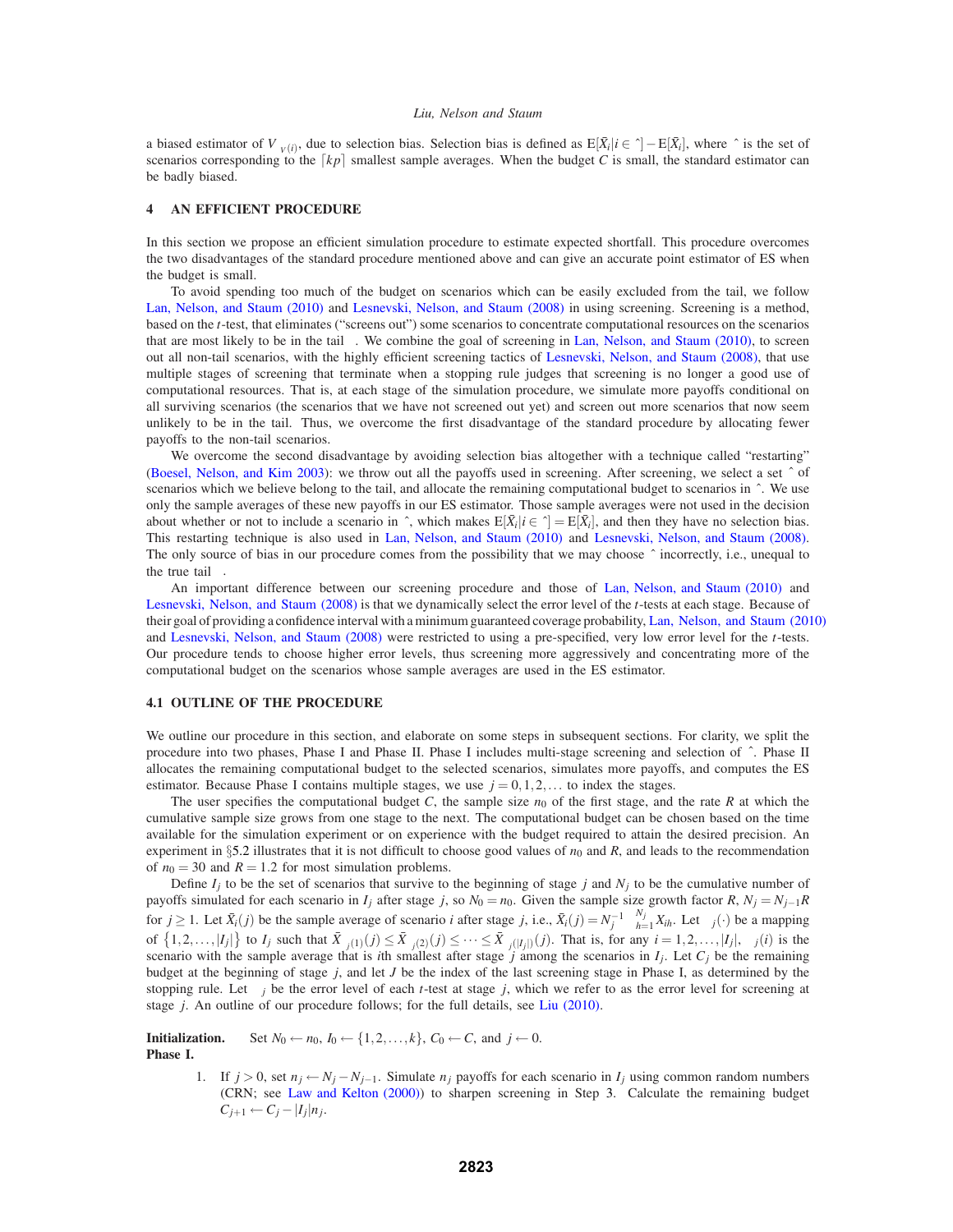- 2. Choose the error level for screening,  $\alpha_i$  (§4.3).
- 3. **Screening:** Screen to compute  $I_{i+1}$ , the set of scenarios that survive screening after stage  $j$  (§4.2).
- 4. If the stopping rule is not satisfied (§4.5), then set  $j \leftarrow j+1$  and go to Step 1.
- 5. **Selection:** Set  $J \leftarrow j$  and  $\hat{\gamma} \leftarrow {\pi_J(1), \pi_J(2) \dots, \pi_J(\lceil kp \rceil)}$ .

**Phase II.** Restart, allocate the remaining computational budget to scenarios in  $\hat{\gamma}$ , and compute the ES estimator  $(§4.4).$ 

### **4.2 Screening**

In this section we present the screening method given the target error level  $\alpha_j$  at stage *j*; we will show how to choose  $\alpha_j$  in §4.3. For all ordered pairs  $(i, r)$  in  $I_j \times I_j$ , we consider a *t*-test of the hypothesis that  $V_i \leq V_r$  at significance level  $\alpha_i$ . If this hypothesis is rejected, we say scenario *i* is "beaten" by scenario *r*, i.e., *i* is beaten by *r* if and only if

$$
\bar{X}_i(j) > \bar{X}_r(j) + \frac{t_{1-\alpha_j, N_j-1} S_{ir}(j)}{\sqrt{N_j}}
$$

where  $t_{1-\alpha_j,N_j-1}$  is the  $1-\alpha_j$  quantile of the *t*-distribution with  $N_j-1$  degrees of freedom,

$$
S_{ir}^{2}(j) = \frac{1}{N_{j}-1} \sum_{h=1}^{N_{j}} (X_{ih} - X_{rh} - (\bar{X}_{i}(j) - \bar{X}_{r}(j)))^{2}
$$

is the sample variance of  $X_i - X_r$ , and  $\bar{X}_i(j)$  is the sample average of  $X_{i1}, X_{i2}, \ldots, X_{iN_i}$ . Scenarios beaten at least  $\lceil kp \rceil$ times are screened out, therefore

$$
I_{j+1}=\left\{i:\sum_{r\in I_j}\mathbf{1}\left\{\bar{X}_i(j)>\bar{X}_r(j)+\frac{t_{1-\alpha_j,N_j-1}S_{ir}(j)}{\sqrt{N_j}}\right\}
$$

The use of the *t*-test is motivated by the observation that, if *N<sub>j</sub>* is sufficiently large,  $(\bar{X}_i(j) - \bar{X}_r(j) - (V_i - V_r))\sqrt{N_i/S_{ir}}$ is approximately Student *t* distributed (Henderson 2006). For convenience in analysis, we will treat each payoff *Xi* as though it were normal. The adequacy of this assumption of normality in a closely related procedure was evaluated in Lesnevski, Nelson, and Staum (2008). Furthermore, our procedure neither provides a confidence interval nor guarantees a minimum probability of correctly identifying the tail, so the *t*-tests here do not need to be valid. We merely use them as a tool for decreasing the MSE of our point estimator given a fixed computational budget.

### **4.3 Error Level for Screening**

The purpose of the stopping rule (§4.5) is to make sure that enough of the computational budget is left for Phase II to accurately estimate the values of the scenarios selected in Phase I, so in choosing the error level  $\alpha_j$  for screening at stage *j*, we only consider how this affects the quality of the set  $\hat{\gamma}$  of scenarios that we select in Phase I. In particular, define  $CS := {\hat{\gamma}} = {\gamma}$  to be the event of selecting  $\gamma$  at the end of Phase I. We would like to choose  $\alpha_0, \alpha_1, \dots, \alpha_J$  to maximize Pr{CS}, the probability of correct selection. Unfortunately, this maximization problem is too hard to solve, primarily because we cannot express  $Pr{CS}$  in a useful form to allow it to be optimized over the error levels.

However, the principle behind the existence of an optimal choice of  $\alpha_i$  is clear. A small  $\alpha_i$  means screening cautiously at stage *j*, not screening out many scenarios, but having a low probability of mistakenly screening out a scenario that really belongs to the tail  $\gamma$ ; a large  $\alpha_j$  means screening aggressively, screening out many scenarios, but with a larger probability of mistakenly screening out tail scenarios. If  $\alpha_0, \alpha_1, \ldots, \alpha_J$  are too big, we are very likely to make screening mistakes. If we do, some scenarios in  $\gamma$  will not be in  $I_{J+1}$ , i.e., will not survive screening, which will prevent us from making a correct selection at the end of Phase I. If  $\alpha_0, \alpha_1, \ldots, \alpha_J$  are too small, we will probably not screen out many scenarios before we use up so much of the computational budget that we have to go to Phase II, when we must select exactly  $\lfloor kp \rfloor$  scenarios. If the number  $\lfloor I_{J+1} \rfloor$  of scenarios that survive to this point is too large, each one has a small sample size  $N_J$  because the computational budget was depleted after a small number  $J+1$  of stages. Then we will be forced to choose among many scenarios on the basis of sample averages that have high variance, because their variances are inversely proportional to *NJ* . This implies a large probability of making selection mistakes at the end of Phase I. In other words, by being too cautious during screening, we would waste much of the computational budget on scenarios that we should have been bold enough to eliminate. Then we would quickly find ourselves in a situation in which we would be forced to guess, on the basis of inadequate information, the identities of the tail scenarios from among a large set of scenarios. We will attempt to choose a moderate  $\alpha_i$  that balances the risks of screening mistakes during Phase I and selection mistakes at the end of Phase I.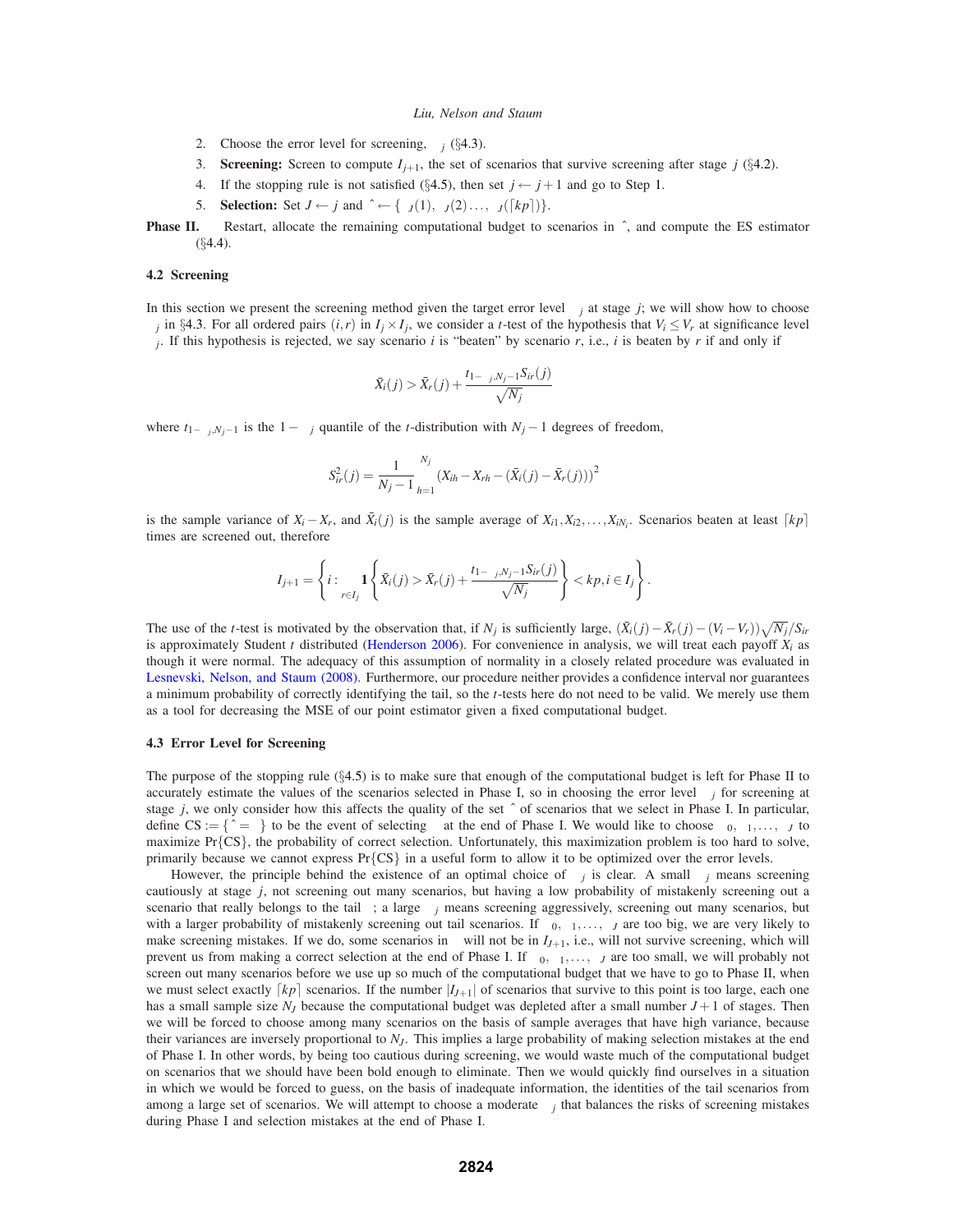

Figure 1: Multi-stage screening (left) and operation of the stopping rule (right) during one run of our procedure on the historical simulation example (§5.2). In the left panel, solid lines represent sample averages of surviving scenarios, and the dashed line is the error level for screening.

Our method chooses  $\alpha_0, \alpha_1, \ldots, \alpha_J$  dynamically, on the basis of an approximation to Pr{CS} that is updated at every stage of screening. We choose the error level  $\alpha_j$  at the end of stage *j*, just before screening. To simplify the problem, we assume while choosing  $\alpha_i$  that this error level will be used in screening at the current stage *j* and all future stages. This is not how our procedure actually works: at stage  $j+1$  we will choose  $\alpha_{j+1}$  on the basis of new information, and  $\alpha_{i+1}$  is generally not the same as  $\alpha_i$ . However, the assumption relieves us of the need to consider  $\alpha_{i+1}, \alpha_{i+2}, \ldots, \alpha_J$  while choosing  $\alpha_i$ , which would be difficult to do.

To choose  $\alpha_j$ , we would like to maximize the probability Pr  $\{CS_j\}$  of selecting all tail scenarios that have survived to stage *j*:  $CS_j := \{ \gamma \cap I_j \subseteq \hat{\gamma} \}$ . Unfortunately, we can not write Pr $\{ CS_j \}$  as an explicit function of  $\alpha_j$ ; we have to replace it with some sort of approximation. Our approach is to use a forecast of the behavior of our procedure in later stages to construct the following approximation to  $Pr{CS_j}$  when the error level is  $\alpha$ :

$$
\tilde{P}(j,\alpha) = (1 - \lceil kp \rceil \alpha)^{f(j,\alpha) - j + 1} / \left( \begin{array}{c} |\tilde{I}(j,\alpha)| \\ \lceil kp \rceil \end{array} \right)
$$

where  $\tilde{J}(j,\alpha)$  is the forecasted final stage of Phase I and  $\tilde{I}(j,\alpha)$  is the forecasted set of scenarios that will survive screening after stage  $\tilde{J}(j,\alpha)$ . The procedure for making these forecasts is described in Liu (2010). We choose  $\alpha_j$  to maximize  $\tilde{P}(j,\alpha)$  instead of Pr  $\{CS_j\}$ , which we can not compute. The derivation of  $\tilde{P}(j,\alpha)$  is in Liu (2010). Briefly, the numerator is related to the probability that none of the tail scenarios are screened out in stages  $j, j+1, \ldots, \tilde{J}(j, \alpha)$ , while the reciprocal of the denominator is related to the probability of correctly choosing  $\lceil kp \rceil$  scenarios out of the  $|I(j, \alpha)|$  scenarios that are forecasted to survive screening.

The left panel of Figure 1 illustrates how the scenarios' sample averages and the error level for screening  $\alpha_j$  change during a single run of the procedure. At many stages,  $\alpha_i$  is quite low, because the procedure judges that the number of surviving scenarios is small compared to the remaining computational budget. The same low level is chosen for  $\alpha_j$  at many stages because we chose  $\alpha_j$  using a search algorithm (Liu 2010) that confines the search to a grid, and this level is the smallest in the grid. At other stages, such as 6, 9, and 21, the procedure judges that there are too many surviving scenarios compared to the remaining budget, so it increases the screening error level  $\alpha_i$  and screens out many scenarios. In this run of the procedure, after stage 21, there are only 11 scenarios left, while we must select  $kp = 10$ . However, even though the 11th scenario is not screened out, the stopping rule takes until stage 32 to decide that screening is no longer worthwhile. This run is atypical; in replications of this example, screening usually stops when only 10 scenarios remain. We chose to present an atypical run because its later stages show that the error level  $\alpha_i$  selected by the procedure can vary greatly depending on the remaining budget and the current sample averages, even when the number of surviving scenarios does not change.

### **4.4 Allocating the Remaining Budget to Compute the Estimator**

In this section, we describe Phase II of the procedure. After restarting, it is necessary to allocate the remaining computational budget to scenarios in  $\hat{\gamma}$ . We do this so as to minimize the variance of the ES estimator. First we describe Phase II simulation and the ES estimator, then derive the optimal allocation.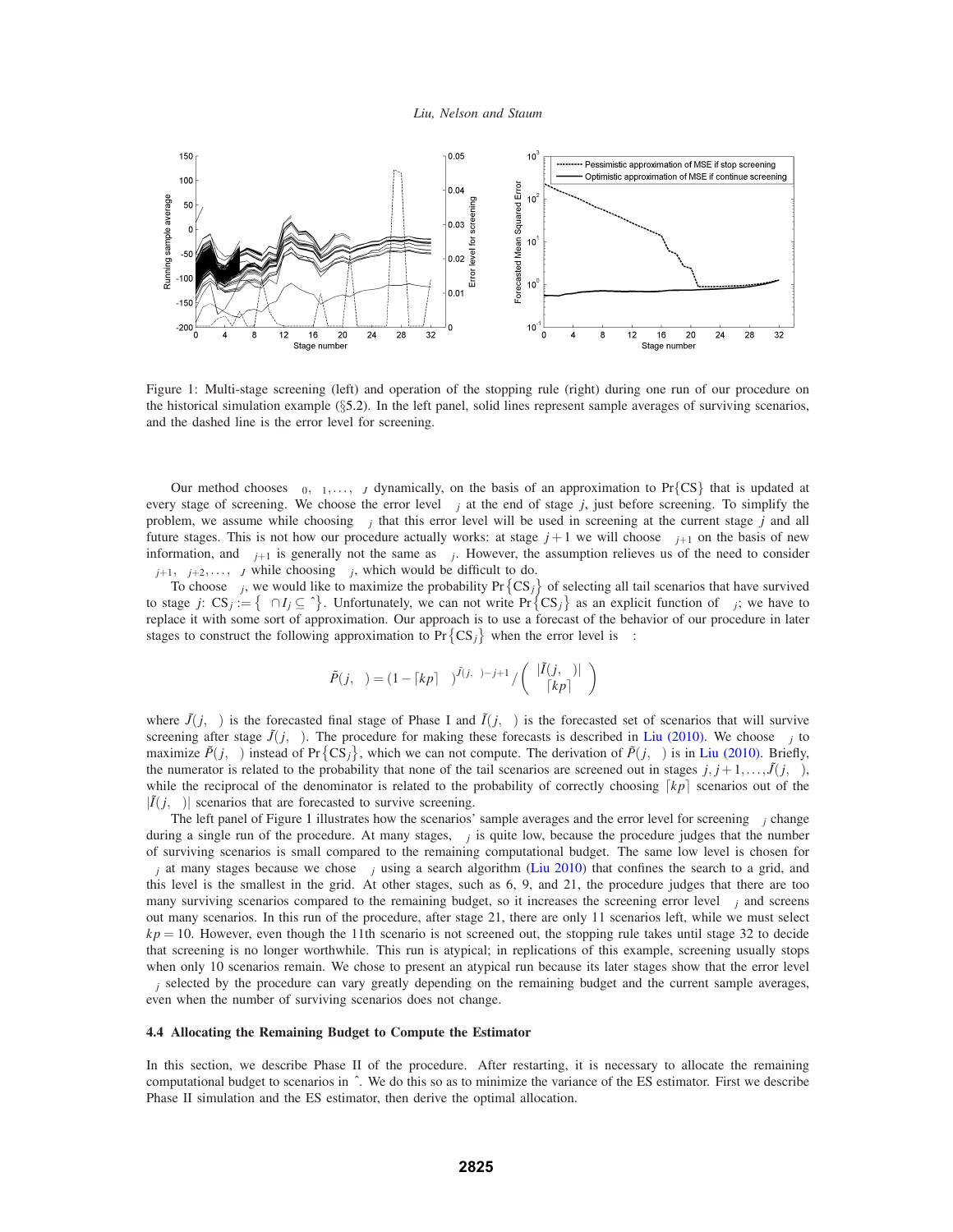Conditional on each scenario  $i \in \hat{\gamma}$ , we simulate  $M_i$  payoffs in Phase II and calculate the sample average  $\bar{X}_i$ . Because we do not do any comparisons between scenarios in Phase II, CRN is not used; typically, independent sampling leads to a lower variance for the ES estimator

$$
\widehat{ES}_{1-p} = \sum_{i=1}^{\lceil kp \rceil} w_i \bar{X}_{\pi_J(i)}.
$$

Now we consider how to choose the Phase II sample size  $M_i$  for  $i \in \hat{\gamma}$ . Because we use restarting, the bias of the ES estimator only comes from the possibility of a wrong selection  $\hat{\gamma} \neq \gamma$  in Phase I. The bias does not depend on Phase II sample sizes, so if we want to minimize the MSE we only need to minimize the variance. The variance of  $ES_{1-p}$  is

$$
\text{Var}(\widehat{ES}_{1-p}) = \text{Var}\left(\sum_{i=1}^{\lceil kp \rceil} w_i \bar{X}_{\pi_J(i)}\right) = \sum_{i=1}^{\lceil kp \rceil} w_i^2 \frac{\sigma^2_{\pi_J(i)}}{M_{\pi_J(i)}},
$$

where  $\sigma_{\pi_J(i)}^2 = \text{Var}[X_{\pi_J(i)} | \pi_J(i)]$  is the conditional variance of the payoff given that the scenario is  $\pi_J(i)$ . Notice that, conditional on Phase I, Var $(\widehat{ES}_{1-p})$  is not a random variable. Since we do not know  $\sigma_{\pi_J(i)}^2$ , we use the sample variance  $S^2_{\pi_J(i)}(J)$  of the *N<sub>J</sub>* samples in Phase I instead. Then we consider the optimization problem

$$
\min \sum_{i=1}^{\lceil kp \rceil} w_i^2 \frac{S^2_{\pi_J(i)}(J)}{M_{\pi_J(i)}} \quad \text{s.t.} \quad \sum_{i=1}^{\lceil kp \rceil} M_{\pi_J(i)} = C_{J+1}.
$$

Using the Karush-Kuhn-Tucker (KKT) condition, the optimal  $M_i$  is

$$
M_{\pi_J(i)} = C_{J+1} \frac{w_i S_{\pi_J(i)(J)}}{\sum_{r=1}^{[kp]} w_r S_{\pi_J(r)}(J)}.
$$
\n(3)

### **4.5 Stopping Rule**

At the end of each stage in Phase I, our procedure has to decide whether to go on screening, continuing Phase I, or to stop screening, select  $\hat{\gamma}$ , and end Phase I. Because of restarting, we do not want to continue Phase I too long, or we will throw out a lot of simulated payoffs, leaving too small a computational budget for Phase II, which will produce a high-variance estimator. On the other hand, if we end Phase I too soon, when it is not yet clear which scenarios belong to the tail, a large bias arises because we are likely to select  $\hat{\gamma}$  badly. In this section we give a stopping rule for Phase I that balances these considerations.

We focus on the decision whether to stop Phase I after stage *j*, when  $I_{j+1}$  has just been computed. If  $|I_{j+1}| = \lceil kp \rceil$ , there is no need to do any more screening, so we stop. Otherwise, we approximate the MSE of the ES estimator if we stop now and if we continue, then make the decision that leads to the smallest MSE. In approximating the MSE if we stop now, our procedure is pessimistic about the bias of the ES estimator. In approximating the MSE if we continue, our procedure is optimistic in believing that only scenarios belonging to the tail will survive screening at stage  $j + 1$ , and that these are the scenarios with the smallest conditional payoff variances  $\sigma^2$  of all scenarios in  $I_{i+1}$ . Because we are optimistic about the next stage of screening and pessimistic about stopping, our procedure tends to continue screening when the remaining computational budget  $C_{j+1}$  is sufficiently large. As the remaining computational budget shrinks, the variance of the ES estimator grows, and this eventually forces the procedure to stop Phase I to save enough budget for ES estimation in Phase II. We adopt this idea of being pessimistic about stopping and optimistic about continuing because it performed well in Lesnevski, Nelson, and Staum (2008).

Because of restarting, a Phase II sample average  $\bar{X}_{\pi_J(i)}$  is an unbiased estimator of  $V_{\pi_J(i)}$ . Thus the bias of our ES estimator defined in Equation (3) is

Bias
$$
(\widehat{ES}_{1-p}) = E\left[\widehat{ES}_{1-p}\right] - ES_{1-p} = \sum_{i=1}^{\lceil kp \rceil} w_i \left(E\left[\bar{X}_{\pi_J(i)}\right] - V_{\pi_V(i)}\right) = \sum_{i=1}^{\lceil kp \rceil} w_i \left(V_{\pi_J(i)} - V_{\pi_V(i)}\right).
$$
 (4)

From the definition of  $w_i$ ,  $\pi_V(\cdot)$ , and  $\pi_j(\cdot)$ , it follows that Bias( $\widehat{ES}_{1-p}$ ) is negative.

When we consider whether to stop screening after stage *j*, we can split the bias into two parts: the bias from screening mistakes up to stage *j* and the bias from any screening or selection mistakes after stage *j*. The bias due to screening up to stage  $j$  is the same whether we stop or continue after stage  $j$ , so we ignore it in formulating the stopping rule and only consider the bias due to screening or selection mistakes after stage *j*. To simplify matters, we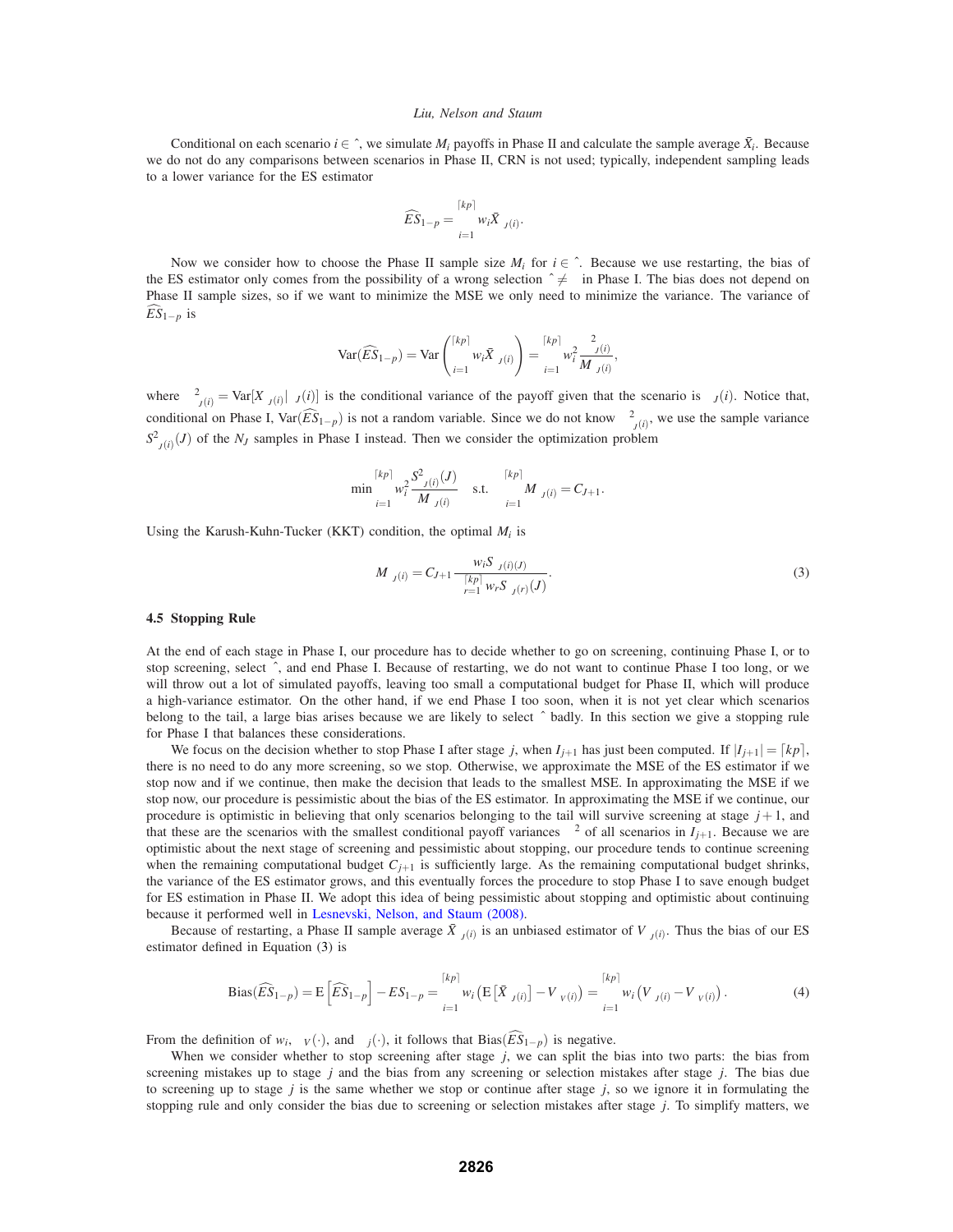suppose  $\gamma \subseteq I_{i+1}$ , that is, no screening mistakes have occurred so far. Given our optimistic view of continuing, we suppose there will be no screening or selection mistakes after stage *j* if we continue, producing zero bias. If we stop after stage *j*, the only bias comes from selection mistakes due to  $|I_{i+1}| > [kp]$ : if we select  $\hat{\gamma}$  now on the basis of  $N_i$  samples from each surviving scenario, it may not be the same as γ. Consistent with our pessimistic approach to evaluating the decision to stop, we consider the following approximate lower bound for the bias (which is negative) due to stopping after stage *j*:

$$
B(j) = \sum_{i=1}^{\min\{\lceil kp \rceil, |I_{j+1}| - \lceil kp \rceil\}} w_i \max_{\delta \geq 0} \delta \Phi \left( -\delta \sqrt{N_j}/\tau_j \right)
$$

where  $\Phi(\cdot)$  is the standard normal distribution function and  $\tau_j = \max\left\{S_{ir}(j): i, r \in I_{j+1}, i \neq r\right\}$ . We refer to Liu (2010) for details of the derivation.

We estimate the variance of the ES estimator if we stop after stage *j* by

$$
V_s(j) = \sum_{i=1}^{\lceil kp \rceil} \frac{w_i^2 S^2_{\pi_j(i)}(j)}{M_{\pi_j(i)}} = \frac{1}{C_{j+1}} \left( \sum_{i=1}^{\lceil kp \rceil} w_i S_{\pi_j(i)}(j) \right)^2.
$$

The second equality follows from Equation (3) and  $J = j$ . Our pessimistic approximation to the MSE of the estimator if we stop after stage *j* is  $MSE_s(j) = B^2(j) + V_s(j)$ .

To analyze the variance if we continue, we optimistically suppose that the set of scenarios which will survive after one additional stage of screening is exactly  $\gamma$ , and that they have the smallest variances among the scenarios in  $I_{j+1}$ . According to this optimistic assumption, we will stop after stage  $j + 1$ , our ES estimator will have zero bias, and its variance is estimated by

$$
V_c(j) = \frac{1}{C_{j+1} - (N_{j+1} - N_j)|I_{j+1}|} \left( \sum_{i=1}^{\lceil kp \rceil} w_i S_{\pi_{S(j)}(i)}(j) \right)^2
$$

where  $\pi_{S(j)}(\cdot)$  is a mapping of  $\{1, 2, ..., |I_{j+1}|\}$  to  $I_{j+1}$  such that  $S_{\pi_{S(j)}(1)}(j) \leq S_{\pi_{S(j)}(2)}(j) \leq \cdots \leq S_{\pi_{S(j)}(|I_{j+1}|)}(j)$ ; i.e.,  $S_{\pi_{S(i)}(i)}(j)$  is the *i*th smallest sample standard deviation among the scenarios surviving stage *j*. Our optimistic approximation to the MSE of the estimator if we continue after stage  $j + 1$  is  $MSE_c(j) = V_c(j)$ .

The stopping rule is: if  $|I_{j+1}| = \lceil kp \rceil$  or  $MSE_s(j) < MSE_c(j)$ , select  $\hat{\gamma}$  and go to Phase II, otherwise continue with stage  $j+1$  of screening in Phase I. This rule determines when Phase I ends, but we also use it while choosing the screening error level  $\alpha_i$  (§4.3) to forecast when Phase I will end. When we use the stopping rule for that purpose, we plug the forecasted sample averages, sample variances and sets of surviving scenarios into the MSE expressions given above.

The right panel of Figure 1 shows how the stopping rule works on the same run of our procedure shown in Figure 1. The pessimistic approximation of MSE if we stop drops steeply at stages 13, 17, and 21, as the number of surviving scenarios gets close to  $kp = 10$ . As mentioned previously, this run is atypical in that 11 scenarios survive from stages 21 to 32. On this run, optimism that the sole surviving non-tail scenario will be screened out is not borne out. Both estimates, *MSEc* and *MSEs*, of MSE rise after stage 21 as the computational budget is spent without achieving anything, but *MSEc* rises faster because it includes the effects of continuing for one more extra, larger stage of screening. When it catches up to *MSEs*, Phase I ends and the procedure selects the 10 scenarios with the lowest sample averages in the left panel of Figure 1. On this run, 53% of the budget was spent in Phase I.

# **5 EXPERIMENTAL RESULTS**

We test the performance of our procedure on three examples. The first example features artificial configurations of  $k = 1000$  scenarios in which the payoffs have heavy-tailed Pareto distributions. We vary a parameter that controls the difficulty of screening and selection and illustrate that our procedure attains lower MSE than the standard procedure (§3) for all values of the parameter that we considered. The second example is of a portfolio of eight call options, with 1000 scenarios based on historical stock prices. The third example is similar to the second, but it is a two-level simulation, with scenarios sampled in an outer-level simulation, and our procedure governing the inner-level simulation. Using this example, we compare our procedure with the standard procedure and with the confidence interval procedure of Lan, Nelson, and Staum (2010).

We compare the precision of the estimators these procedures produce given a computational budget expressed in total payoffs simulated. This comparison is not entirely fair because it excludes the overhead of screening, choosing error levels for screening, etc. Excluding the overhead of our procedure and that of Lan, Nelson, and Staum (2010) is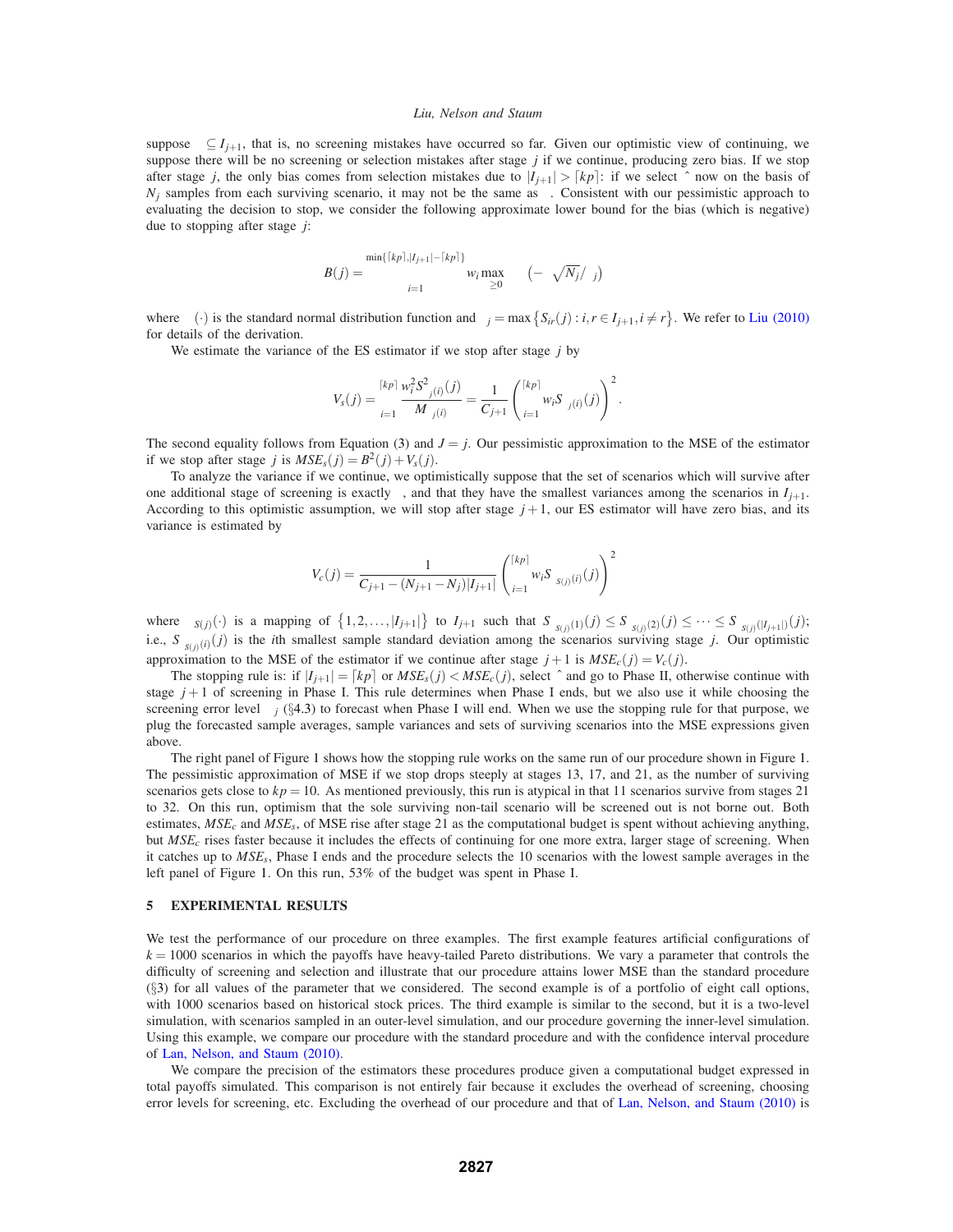*Liu, Nelson and Staum*



Figure 2: Root mean squared error of estimating expected shortfall at the 99% level, in artificial configurations of varying difficulties, with computational budget  $C = 4$  million, first-stage sample size  $n_0 = 300$ , and sample size growth factor  $R = 1.2$ .

unfavorable to the standard procedure. This issue is addressed experimentally by Lan, Nelson, and Staum (2010), who also report comparisons in which there is a fixed budget of computing time.

# **5.1 Artificial Configuration Example**

The artificial configuration of scenarios in this example is motivated by the "slippage configuration" used in the ranking and selection literature because it is difficult for screening and selection procedures (Kim and Nelson 2006). In this configuration all tail scenarios have payoffs with a common distribution, while all non-tail scenarios' payoffs have a different common distribution. To make screening even more difficult, the payoffs of different scenarios are independent, so that common random numbers achieve nothing. In particular, if scenarios *i* and *r* are both in the tail  $\gamma$ , then  $V_i = V_r$ ; and the  $V_i = V_r$  also if neither *i* nor *r* are in the tail. If  $i \in \gamma$  while  $r \notin \gamma$ , then  $V_r = V_i + \delta$ . The parameter  $\delta$  governs the difficulty of screening and selection: when  $\delta$  is small, it is difficult to distinguish tail from non-tail scenarios, so it will be hard to screen out scenarios and easy to make selection mistakes. On the other hand, the bias induced by selection mistakes will be small. By changing  $\delta$ , we can compare our procedure to the standard procedure for a range of configurations with different characteristics.

Pareto distributions are often used to model heavy-tailed loss distributions. Using a heavy-tailed distribution challenges our procedure, which was designed with normally distributed data in mind. We use the Pareto distribution with cumulative distribution function  $F(x) = 1 - (\lambda/(\lambda + x))^{2.5}$  for  $x \ge 0$ . The shape parameter is 2.5 and the scale parameter  $\lambda$  is 25 for tail scenarios, while for non-tail scenarios it is either 25.5, 25.875, 26.25, 26.625, 27, 27.75, or 28.5. The resulting values of  $\delta$ , the difference between tail and non-tail scenarios' values, are 0.33, 0.58, 0.83, 1.08, 1.33, 1.83, or 2.33. There are  $k = 1000$  scenarios and we estimate ES<sub>0.99</sub>, so there are  $kp = 10$  tail scenarios. This example is simple enough that we can compute  $ES_{0.99} = 16.67$ , which makes it easier to determine the MSE of the simulation procedures.

Figure 2 shows the root mean squared error (RMSE) of estimating ES<sub>0.99</sub> for the standard procedure and our procedure. RMSE was estimated by running 1000 macro-replications of the simulation experiment, and the error bars represent the resulting 95% confidence interval for RMSE. In these experiments, the computational budget *C* is 4 million payoffs, the initial sample size  $n_0 = 300$ , and the sample size growth factor  $R = 1.2$ . From Figure 2 we see that as  $\delta$ decreases, the RMSE of the standard procedure increases. The reason is that its selection bias increases: when the tail and non-tail scenarios are similar, it is very likely that some of the 990 non-tail scenarios will have sample averages that are less than the value of the tail scenarios and will be selected into  $\hat{\gamma}$ , the set of scenarios the procedure guesses are in the tail. Because our procedures eliminates selection bias by restarting, it gives a much more accurate point estimator when  $\delta$  is small. When  $\delta$  is big, our procedure outperforms the standard procedure because it allocates the computational budget more efficiently. In this experiment, our procedure always yields an RMSE below 0.44, which is small compared to the true  $ES_{0.99} = 16.67$  and to the standard deviation of the tail scenarios' payoff distribution, which is 37.27.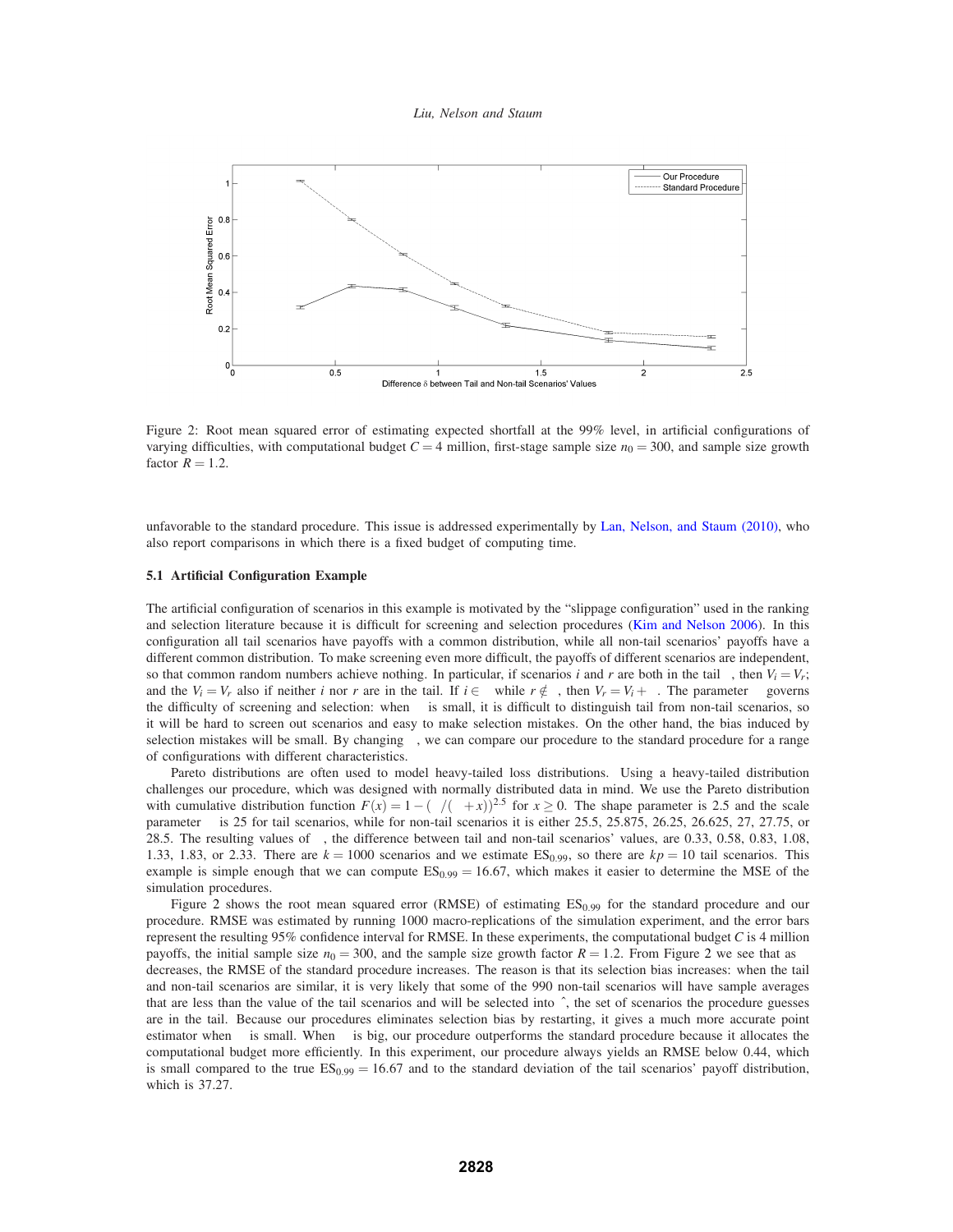Table 1: Comparison of our procedure with the standard procedure for historical simulation of a portfolio of stock options, with computational budget  $C = 4$  million, first-stage sample size  $n_0 = 300$ , and sample size growth factor  $R = 1.2$ .

|                    | Method                    | Variance | <b>Bias</b> | <b>RMSE</b> | SE of RMSE |
|--------------------|---------------------------|----------|-------------|-------------|------------|
| ES <sub>0.99</sub> | <b>Standard Procedure</b> | 23.5     | 36.7        | 37.1        | 0.15       |
|                    | Our Procedure             | 0.93     | $-0.01$     | 0.97        | 0.02       |
| ES <sub>0.95</sub> | <b>Standard Procedure</b> | 5.0      | 35.4        | 35.4        | 0.07       |
|                    | Our Procedure             | 2.21     | $\approx 0$ | 1.49        | 0.04       |

## **5.2 Historical Simulation of an Options Portfolio**

Next we consider a more realistic example, in which we estimate the ES of a portfolio of eight call options on Cisco (CSCO) and Sun Microsystems (JAVA). We estimate the ES of this portfolio's value on June 27, 2007 given information up to June 26, 2007: in this example,  $T = 1$  day. We use historical simulation, getting  $k = 1000$  scenarios from the daily returns on CSCO and JAVA stock, based on their closing prices from July 07, 2003 to June 26, 2007. A scenario consists of the stock prices of CSCO and JAVA on June 27, 2007, created by multiplying their prices on June 26, 2007 (respectively \$27.15 and \$5.01) by one plus their respective returns on a day in the historical data set. We refer to Liu (2010) for details of the simulation model and the options in the portfolio.

Table 1 shows the performance of the standard procedure and our procedure in estimating  $ES_{0.99}$  and  $ES_{0.95}$ . As in the previous example, the computational budget *C* is 4 million payoffs, the initial sample size  $n_0 = 300$ , and the sample size growth factor  $R = 1.2$ . The table also provides the standard error (SE) of estimating each RMSE with 1000 macro-replications. The RMSE of our procedure is significantly smaller than the RMSE of the standard procedure, both in statistical and practical terms. If we define the relative RMSE as the ratio of RMSE to the ES being estimated, we find the relative RMSEs of our procedure for  $ES_{0.99}$  and  $ES_{0.95}$  are 1.9% and 5.7%, respectively, whereas the standard procedure yields RMSE that is about the same size as ES. Given this budget, our procedure provides moderate accuracy, while the standard procedure provides answers that are not useful and indeed misleading because they are extremely badly biased. It is surprising to see that our procedure delivers a lower RMSE when estimating  $ES_{0.99}$  than for  $ES_{0.95}$ , because it is usually thought to be more difficult to estimate ES deeper in the tail. The primary reason for the surprising result here is that, given this set of 1000 scenarios, it is relatively easy to distinguish the 10 scenarios with the worst losses from the others, but it is not as easy to distinguish the 50 scenarios with the worst losses—for example, the 10th worst loss of \$31.72 is widely separated from the 11th worst loss of \$28.56, but the 50th and 51st worst losses are separated by less than \$0.05, and there are 9 tail scenarios and 13 non-tail scenarios closely packed between the 42nd worst loss of \$16.03 and the 63rd worst loss of \$14.41.

We also tested the sensitivity of our procedure's performance with respect to the first-stage sample size  $n_0$  and the sample size growth factor *R*, which the user must choose. For estimating ES<sub>0.99</sub> with computational budget  $C = 4$ million, first we fixed  $R = 1.2$ , and varied  $n_0$ . As long as  $n_0$  was between 30 and 1300, RMSE was below 1.11, not far from the best RMSE the procedure attains for any value of  $n_0$ . When  $n_0$  was increased past 1300, RMSE increased: it is inefficient to spend a third or more of the computational budget in the first stage, before any scenarios can be screened out. These findings are similar to those of Lesnevski, Nelson, and Staum (2007), and we likewise recommend choosing  $n_0$  to be quite small, but large enough that the first-stage sample averages are approximately normal. Usually,  $n_0 = 30$  is large enough (Lesnevski, Nelson, and Staum 2008). Next we fixed  $n_0 = 300$  and changed the growth factor *R* from 1.1 to 2.0. As in Lesnevski, Nelson, and Staum (2007), this had little effect on the procedure's RMSE, which stayed between 0.92 and 1.11. In conclusion, we recommend  $R = 1.2$  and  $n_0 = 30$ , unless the payoff distributions are heavy-tailed (such as the current example), in which case  $n_0$  should be increased until the first-stage sample averages are approximately normal.

### **5.3 Two-Level Simulation of an Options Portfolio**

This example is the same as the example in §5.2, but scenarios are generated differently. Instead of using a fixed set of scenarios drawn from historical data, we generate them in an outer-level simulation. The outer-level simulation samples scenarios from a joint distribution of the two stocks' prices whose parameters are estimated from the historical data. Given the scenarios sampled, the rest of our simulation, i.e., the inner-level simulation, is the same as in §5.2. For a complete description of this example, see Lan, Nelson, and Staum (2010). The purpose of considering this two-level simulation variant of the previous example is to compare our procedure with the two-level simulation procedure of Lan, Nelson, and Staum (2010), which we refer to as the CI procedure because it generates a confidence interval for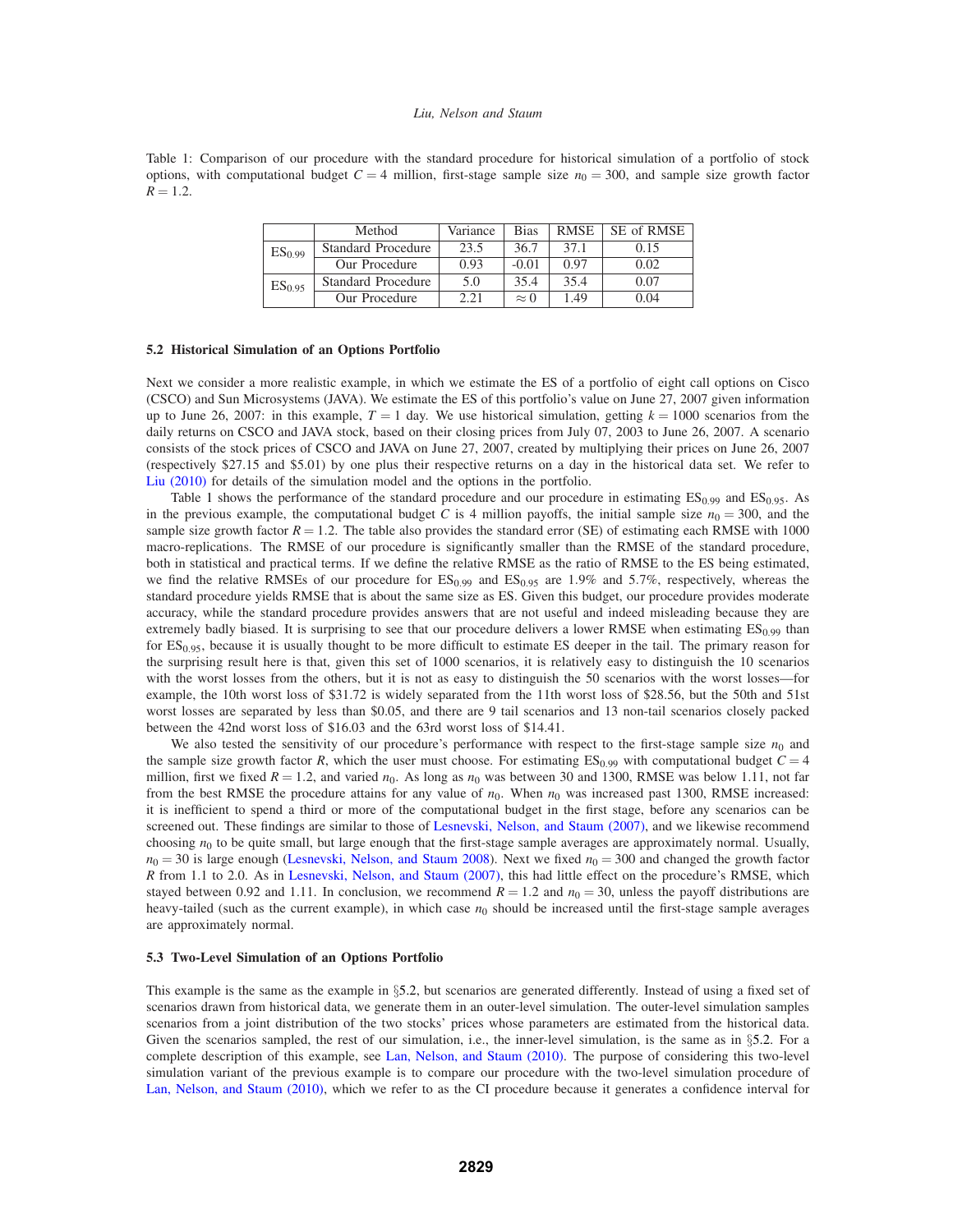Table 2: Comparison of procedures for estimating expected shortfall at the 99% level in a two-level simulation of a portfolio of stock options, with  $k = 4000$  scenarios.

|               | $n_0$ | CI Procedure |          | <b>Standard Procedure</b> |          | Our Procedure |          |
|---------------|-------|--------------|----------|---------------------------|----------|---------------|----------|
| <b>Budget</b> |       | Average CI   | Standard | <b>RMSE</b>               | Standard | <b>RMSE</b>   | Standard |
|               |       | Half-width   | Error    |                           | Error    |               | Error    |
| 4 million     | 612   | 164          | 1.0      | 109                       | 0.40     | 6.7           | 1.6      |
| 8 million     | 1217  | 104          | 1.6      | 69                        | 0.30     | 1.4           | 0.11     |
| 16 million    | 2557  | 49           | 2.3      | 41                        | 0.23     | 0.9           | 0.07     |

ES. We make comparisons by sampling scenarios with the CI procedure, then giving these scenarios to the standard procedure or our procedure, which perform inner-level simulation.

In Table 2, we report the average half-width of the  $90\%$  confidence interval for  $ES_{0.99}$  generated by the CI procedure and compare it to the RMSEs of the standard procedure and our procedure, using the results of 100 macro-replications. Each procedure uses  $k = 4000$  scenarios sampled from the bivariate normal distribution described above. The parameters  $k = 4000$  and  $n_0$  listed in the table were chosen by a pilot experiment described in Chapter 4 of Lan (2010) to make the CI procedure perform well. When using our procedure, we set sample size growth factor  $R = 1.2$  and used the same  $n_0$  as for the CI procedure, even though it is larger than the best  $n_0$  for our procedure. A large  $n_0$  is good for the CI procedure because it is a two-stage procedure, whereas our multi-stage procedure does well with small  $n_0$ . The choice of  $n_0$  is intended to be favorable to the CI procedure and to show that the advantage of our procedure does not depend on picking the best values of the procedure's parameters. The RMSE of our procedure is not exactly comparable to the half-width of a confidence interval, but Table 2 shows our procedure's RMSE is so much smaller than the half-width of the CI procedure that we can conclude that our procedure is greatly preferable given a small computation budget. For these computational budgets, the CI procedure yields a confidence interval whose width is much greater than the ES we are trying to estimate, which is not useful; likewise, the RMSE of the standard procedure is large compared to ES. Our procedure attains a relative RMSE of only a few percent when the budget is  $\overline{8}$  or 16 million.

# **ACKNOWLEDGMENTS**

This paper is based upon work supported by the National Science Foundation under Grant No. DMI-0555485. The authors thank Hai Lan for providing assistance with computer code and experiments.

### **REFERENCES**

- Boesel, J., B. L. Nelson, and S. Kim. 2003. Using ranking and selection to 'clean up' after simulation optimization. *Operations Research* 51:814–825.
- Broadie, M., Y. Du, and C. C. Moallemi. 2010. Efficient risk estimation via nested sequential simulation. Working paper, Columbia University.
- Frye, J. 1998. Monte Carlo by day. *Risk* 11:66–71.
- Gordy, M. B., and S. Juneja. 2006. Efficient simulation for risk measurement in portfolio of CDOs. In *Proceeedings of the 2006 Winter Simulation Conference*, ed. L. F. Perrone, B. Lawson, J. Liu, and F. P. Wieland, 749–756: IEEE Press.
- Gordy, M. B., and S. Juneja. 2008. Nested simulation in portfolio risk measurement. Finance and Economics Discussion Series 2008-21, Federal Reserve Board.
- Henderson, S. G. 2006. Mathematics for simulation. In *Simulation*, ed. S. G. Henderson and B. L. Nelson, Volume 13 of *Handbooks in Operations Research and Management Science*, Chapter 2. Amsterdam: Elsevier.
- Kim, S.-H., and B. L. Nelson. 2006. Selecting the best system. In *Simulation*, ed. S. G. Henderson and B. L. Nelson, Volume 13 of *Handbooks in Operations Research and Management Science*, Chapter 17. Amsterdam: Elsevier.
- Lan, H. 2010. *Two-level simulation of expected shortfall: Confidence intervals, efficient simulation procedures, and high-performance computing*. Ph. D. thesis, Northwestern University.
- Lan, H., B. L. Nelson, and J. Staum. 2007. A confidence interval for tail conditional expectation via two-level simulation. In *Proceedings of the 2007 Winter Simulation Conference*, ed. S. G. Henderson, B. Biller, M.-H. Hsieh, J. Shortle, J. D. Tew, and R. R. Barton, 949–957: IEEE Press.
- Lan, H., B. L. Nelson, and J. Staum. 2010. Confidence interval procedures for expected shortfall via two-level simulation. *Operations Research*. In press.

Law, A. M., and W. D. Kelton. 2000. *Simulation modeling and analysis*. 3rd ed. New York: McGraw-Hill.

Lee, S.-H. 1998. *Monte Carlo computation of conditional expectation quantiles*. Ph. D. thesis, Stanford University.